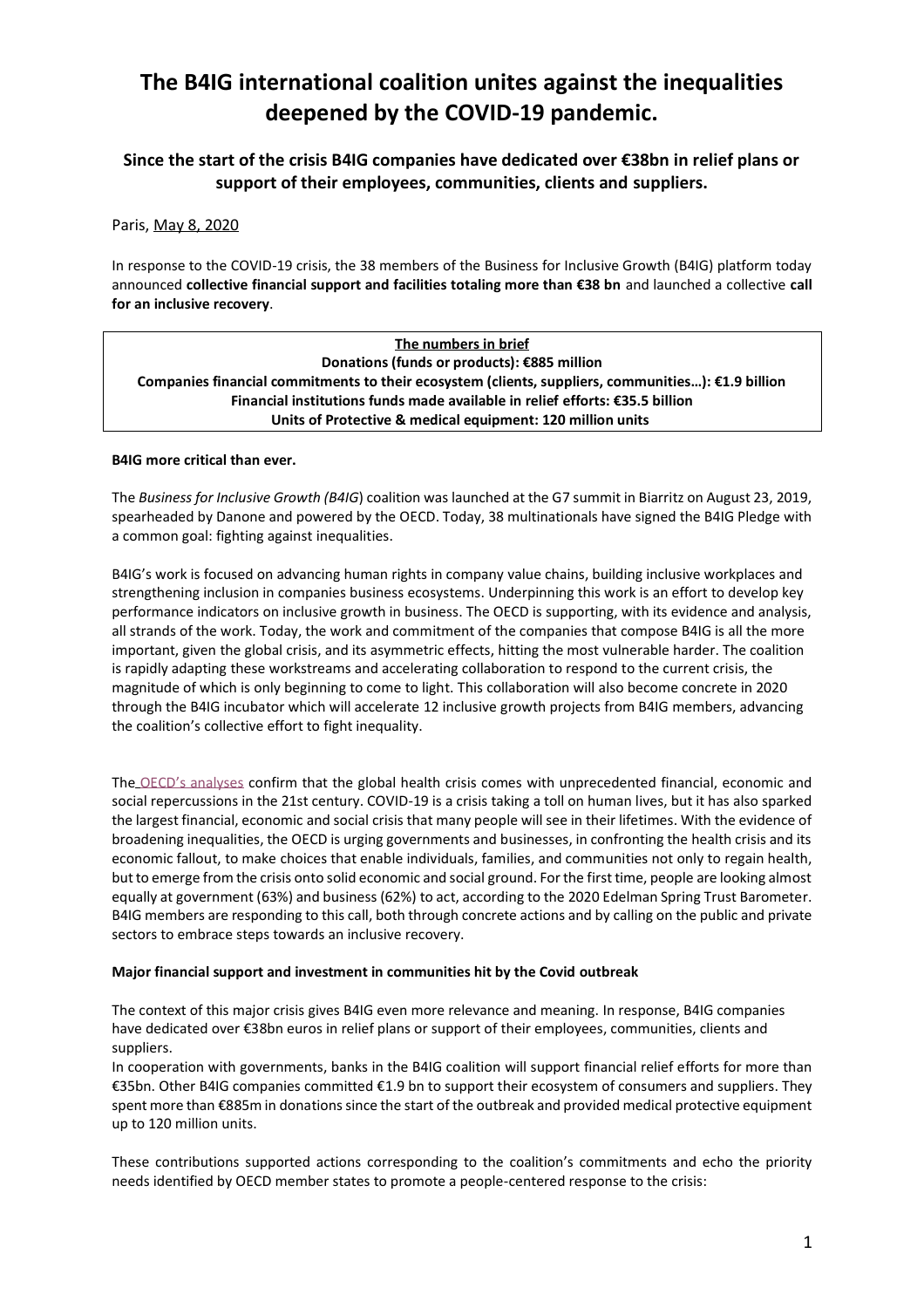## **Supporting Inclusive Business Ecosystems and Value Chains**

- · **Providing essential financial assistance, loans and liquidity to vulnerable businesses, clients and suppliers**. Financial institutions are very active: Goldman Sachs provided more than €460m as emergency loans to small businesses, Legal & General €297m in pension de-risking transfers. In Italy, its second domestic market, Credit Agricole rolled out a €10bn relief programme made of business loans, treasury facilities, and a moratorium on loan payments for SMEs and retail banking customers. In the food industry, €300m has been made available by Danone to support 15,000 of its small and medium business partners.
- · **Providing direct assistance to vulnerable groups** to cope with the social and economic crisis by providing food or essential goods and services. For example, Unilever is providing soap and hand sanitizer worth €50m to the COVID Action Platform of the World Economic Forum, as well as another €50m for campaigns, education and products to support handwashing through associations and partners. Sodexo continues to provide students access to food by distributing 300,000 meals a day.
- · **Helping to overcome the health crisis** by funding healthcare centers, hospitals or research institutes working to find a cure or treatment, providing emergency medical supplies and other critical healthrelated essentials. For example, Johnson & Johnson has announced a lead vaccine candidate for COVID-19 and has committed to supply one billion vaccines worldwide for emergency pandemic use.

# **Supporting Inclusive Workplaces**

- · **Supporting employees' earnings and jobs** through securing wages during the crisis, appropriate rearrangements of work schedules together with relevant public interventions. For example, to help put people back to work quickly in areas of new opportunity, Accenture created a virtual B2B initiative to connect companies that urgently need people with those that have people available.
- · **Ensuring the continuity of supply and provisions** of essentials such as water, food and energy. For example, Engie has refunded low-income families for 2 months of energy fees, reaching 600,000 households.

B4IG members have been sharing their individual responses within the coalition and plan to collectively expand or amplify some of these actions through collaboration between and among businesses, philanthropy and governments.

## **Call for an Inclusive, Green and Resilient Recovery**

As a global private sector coalition powered by the OECD, B4IG member companies are also calling on businesses and governments to work together to rethink and readjust economic models, curbing the inequalities that have been rising for decades and are going to be exacerbated by the crisis. At the beginning of the crisis, 40% of the households in the OECD were vulnerable, risking poverty if income was forgone for three months, and according to the International Labor Organization forecasting model, global working hours declined in the first quarter of 2020 by an estimated 4.5% (equivalent to approximately 130 million full-time jobs).

Together, governments and businesses can build economic models that maximize social and environmental benefits to society and generate sustainable and resilient growth for all.

The Business for Inclusive Growth Pledge defines a 360-degree approach to inclusive business. This includes actions that will be critical in the months and years to come – from ensuring the access and affordability of basic products and services to upskilling employees so they can adapt to new economic realities to doubling down on efforts to combat forced labor. Together, the members will work to mainstream this approach so that it becomes a roadmap for business during the rebuild and recovery phase that awaits us.

# To conclude:

**Emmanuel Faber**, Danone CEO and chairman of B4IG Board *"At the time we launched this coalition last August, no one could imagine we'll be facing a situation such as the Covid-19. With this sanitary crisis comes the economic*